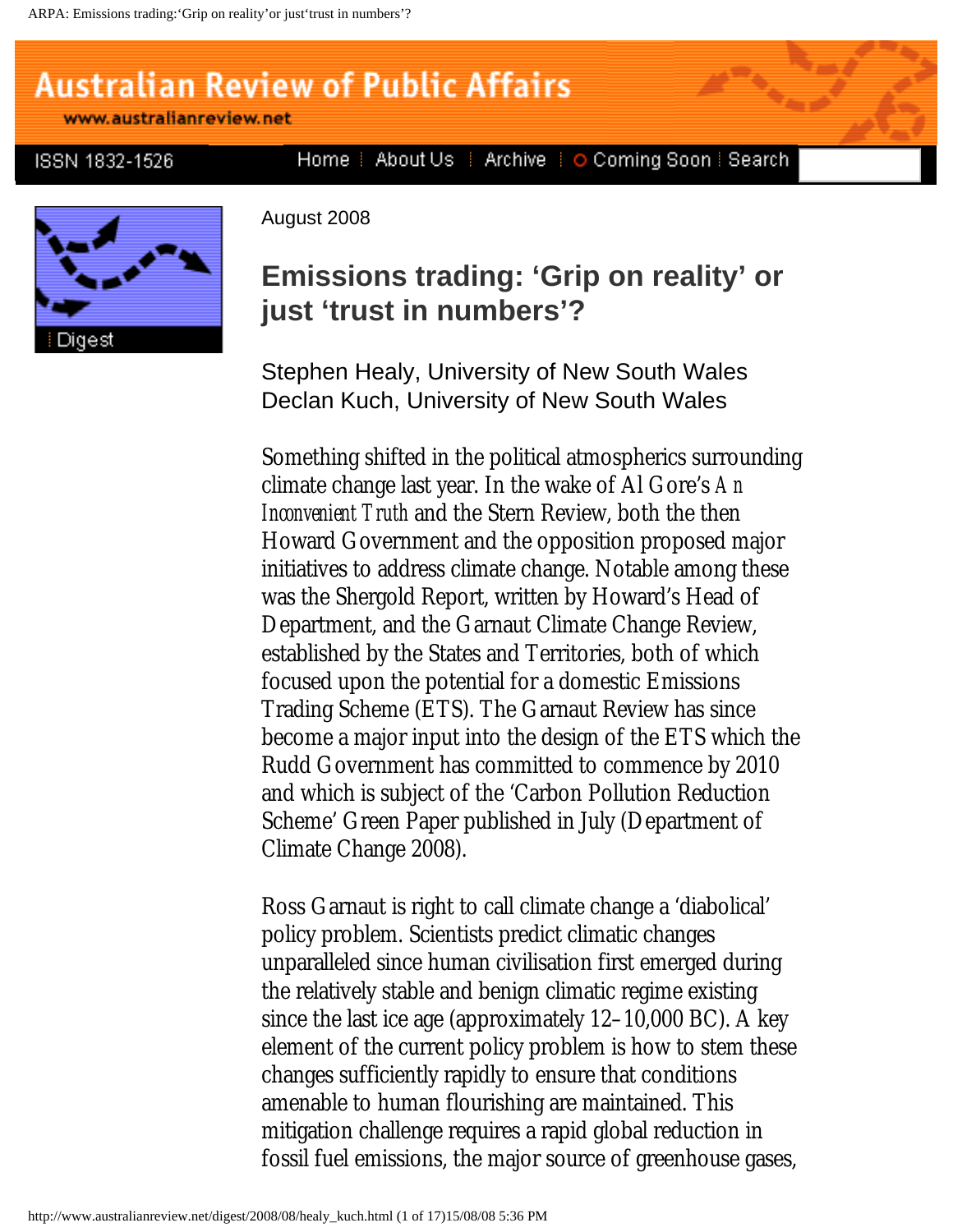and so a break with technologies that have underwritten industrial society since its emergence in the 18th century. The dynamic, volatile and contentious character of climate change politics should, then, come as no surprise. While discord may rule in climate change politics there is general agreement that mitigation is primarily a matter of economics and technology. Focusing on emissions trading, we ask is that all there is to it?

Climate change presents Australia with a range of difficult, and likely painful, decisions. Cheap coal, most recently reinforced by the Howard Government's allegiance to what Guy Pearse and Clive Hamilton termed the 'Greenhouse Mafia', a powerful coalition of major emitters bent on exerting influence in Canberra (Hamilton 2007; Pearse 2007), has left Australia with a per capita emissions level among the highest in the world and an underdeveloped low emissions energy sector. Howard's partiality for 'clean coal' and the related decision not to extend the Mandatory Renewable Energy Target (MRET) in 2004 (see Wahlin 2006), meant that rather than capitalising on an opportunity for Australia to become a renewable energy manufacturing hub, expertise and manufacturing in this area has moved offshore. Photovoltaic Engineers from the University of New South Wales for example, are deeply involved with offshore manufacturers in China and Germany. For Australia's renewables sector, the Rudd Government's Green Paper (Department of Climate Change 2008) continues the Howard era emphasis on 'clean coal' (which has a far from certain future) and marginalisation of renewable energy technologies. The consequences for both industrial activity and lifestyles from reducing Australia's emissions will likely be considerable, while the transition to low emissions sources of energy has many broader implications such as for energy security. Government inaction over recent years and increasingly strident scientific appeals for deep, rapid greenhouse gas emission cuts (see, for example, Pielke, Wigley & Green 2008) all, however, reinforce the urgency of these matters.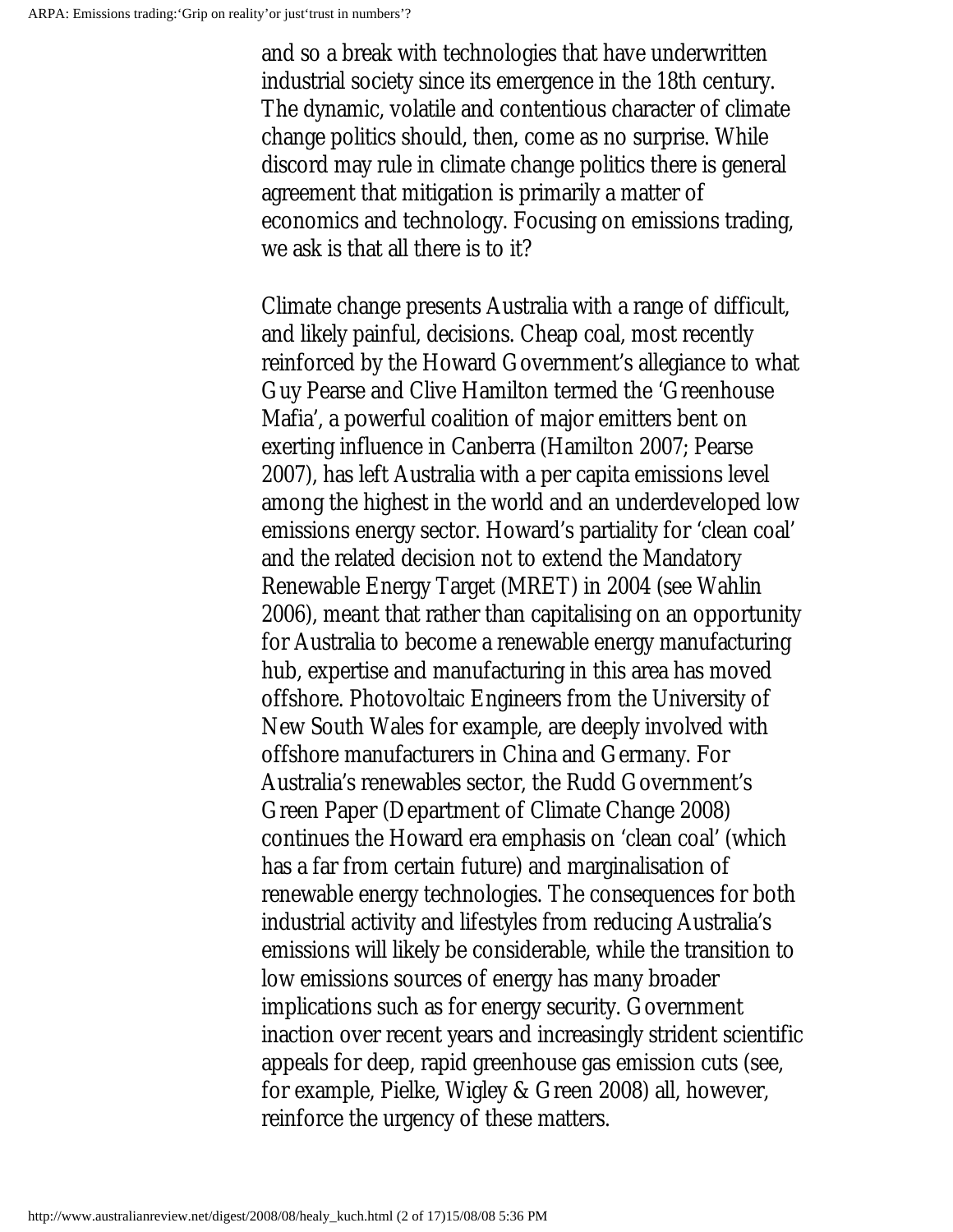Against this background, emissions trading has risen to prominence as the industrial world's mitigation policy of choice. The 'idiosyncratic … political features of the European



Union' (Mackenzie 2008, p. 8) played a large part in this because, although one EU country can veto a tax, emissions trading is, as an environmental matter, subject to 'qualified majority voting'. Interestingly, the Garnaut Review's mandate to develop 'medium to long-term policy options' (Garnaut Climate Change Review 2007) has also translated into an ETS becoming 'the centre piece of a domestic mitigation strategy' (Garnaut Climate Change Review 2008a, p. 5). In essence the 'cap and trade' ETS proposed involves mandating a 'cap' on national emissions, giving or selling emission permits, up to this cap, to emitters, and then facilitating trade in these permits. The idea is that emitters who find emission reductions expensive to achieve will buy permits from those able to make these cuts relatively cheaply. While more complex than an emissions tax, some economists believe that trading is both more economically efficient and effective in stimulating the development of low emission technologies.

The implicit assumption in current policy, then, is that mitigation is primarily a matter of effecting technological change by economic means. This assumption reproduces the naïve and apparently unshakable confidence in technological and market 'solutions' that brought about climate change and other, similarly 'diabolical', policy problems in the first place. Theorists such as Ulrich Beck (1992) and Bruno Latour (1993, 2004) have explained the link between this way of thinking and such problems in terms of deeply enculturated conceptual 'blinkers', notably those enforced by science and economics, that act to blind contemporary decision-making to contextual specifics critical to resolving particular policy challenges. We draw out the practical implications of this rather abstract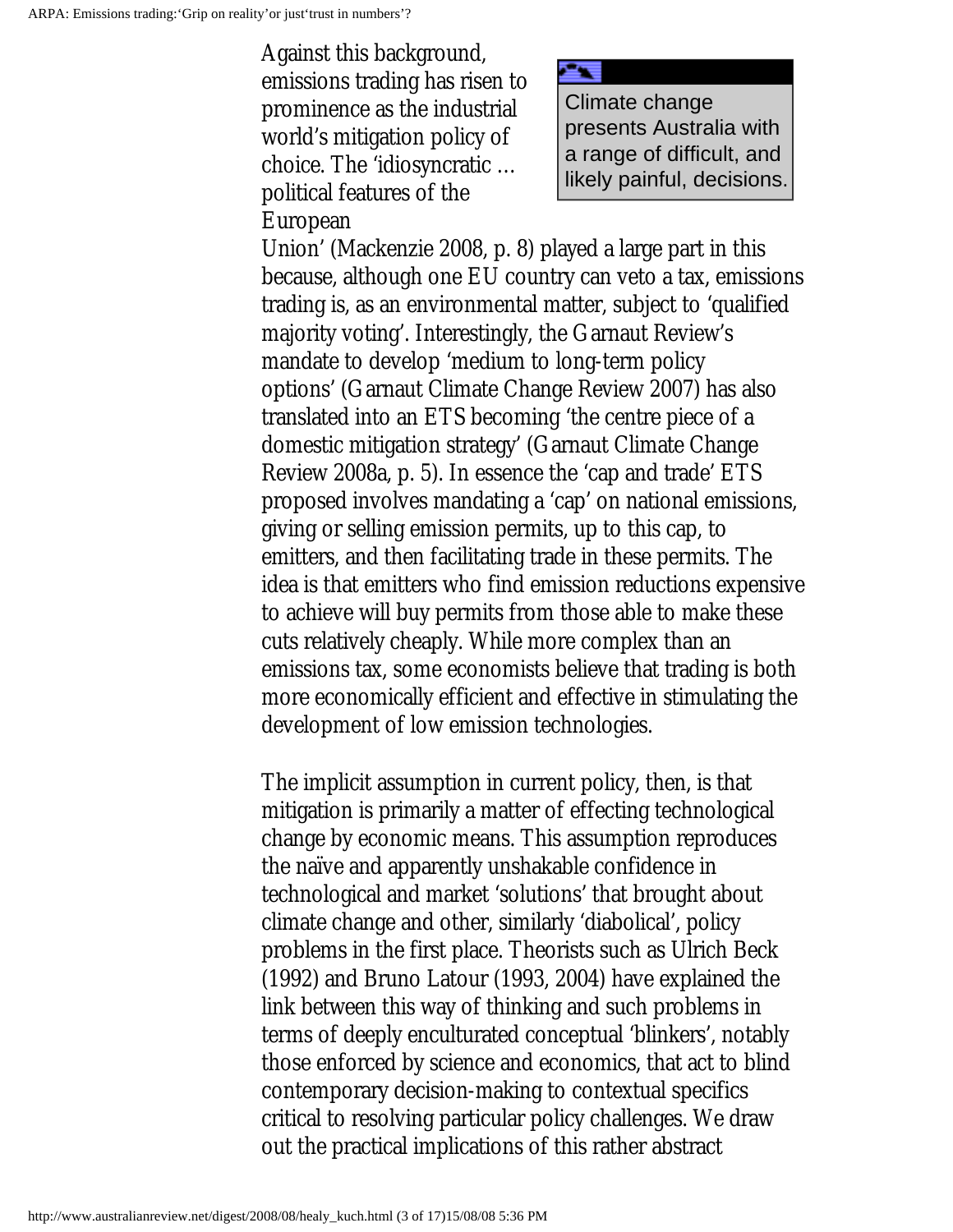argument by examining one 'market failure' identified by Garnaut (Garnaut Climate Change Review 2008b, ch. 18).

Energy efficiency has long been a focus of mitigation policy, commonly called the 'no-regrets' option because the achievable cost effective energy savings (greater than 50 per cent, according to some authorities) have little or no effect upon the services derived from energy. From a technological perspective this is primarily a matter of facilitating best practice efficiencies, something amenable to legislative control, for example through industry policy, mandatory appliance standards and so on. Economic perspectives on energy efficiency are more interesting, and wide-ranging. Some economists have contested the existence of the 'no-regrets' option conflating economic and energy efficiency by arguing that markets settle upon the most 'efficient' level of energy efficiency of their own accord. So-called information deficits have become a major focus of attention because economic theory dictates that efficient markets require participants to have full information. This is a key motivation for the current enthusiasm for 'smart meters' that allow consumers, should they wish to, to alter their consumption patterns in line with the 'real-time' price of electricity flagged by these meters. Garnaut, in Chapter 18 of his Draft Report (Garnaut Climate Change Review 2008b), acknowledges another major tenet of economic theory in the form of 'principal agent issues', which occur when some, such as landlords, have control over decisions that affect the efficiency of the energy use of others.

Energy efficiency is, however, far more than a matter of technology and/or economic theory. Energy use, and the intensity of it, is structured into both the form and content of our



material environments, our technologies, and our practices and behaviours. Automobility, among the most energy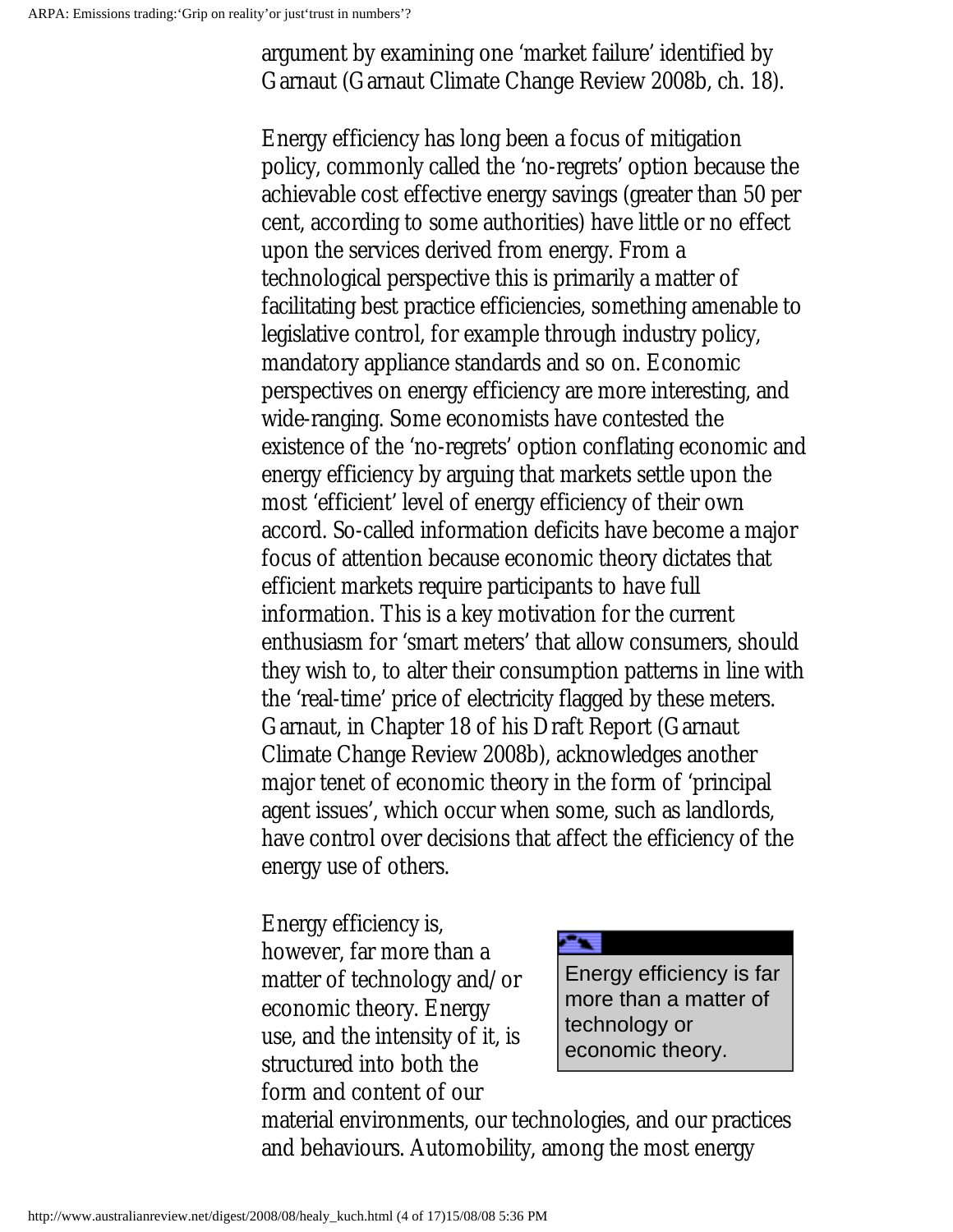intensive of contemporary practices is, for example, not only a matter of cars and associated infrastructure but also of urban form and governance. The mall and freeway patterned McSuburbs of Australia, which reproduce a pattern pioneered in the United States, structure long-term transport options and lifestyles more broadly. Not only do the single mothers of isolated outer suburbs face more significant constraints on their mobility than the matrons of the wealthy inner city, but shopping malls also provide a marked contrast with the street life characteristic of many Asian and European cities. Energy use more generally is like this. Air-conditioning, the rapid growth of which is putting Sydney's electricity infrastructure under considerable strain (Integral Energy 2003, p. 5), echoes automobility in shaping built environments, embodied dispositions and cultural norms (Healy 2008), while domestic practices such as heating, lighting, washing and cooking are also fundamentally culturally shaped (Shove 2003, 2004). Attempting to improve energy efficiency through economic and technical means alone, by ignoring these broader social factors, risks ensuring that the 'no-regrets' option remains merely an option. Current techno-economic approaches are fundamentally limited in other ways. For example, existing energy markets are configured to consistently increase energy sales and are embedded in a culture that values consumption as exemplarily rational behaviour.

The complexity and urgency of climate change means we must go beyond by our current economic and technological ways of thinking. Present developments are not, however, encouraging, with ethics a powerful case in point. While Hepburn and Stern (2008, p. 3) point out that '[c]limate change policy … raises questions that are fundamentally and inescapably ethical', Garnaut begs to differ. When asked, at the 10 July Sydney Draft Report Forum, whether there was a moral dimension to the requirement for Australia to reduce its emissions Garnaut responded that it was a purely 'practical' matter (although his emphasis upon an imperative for Australian action appears to assume an element of moral suasion). We now focus upon the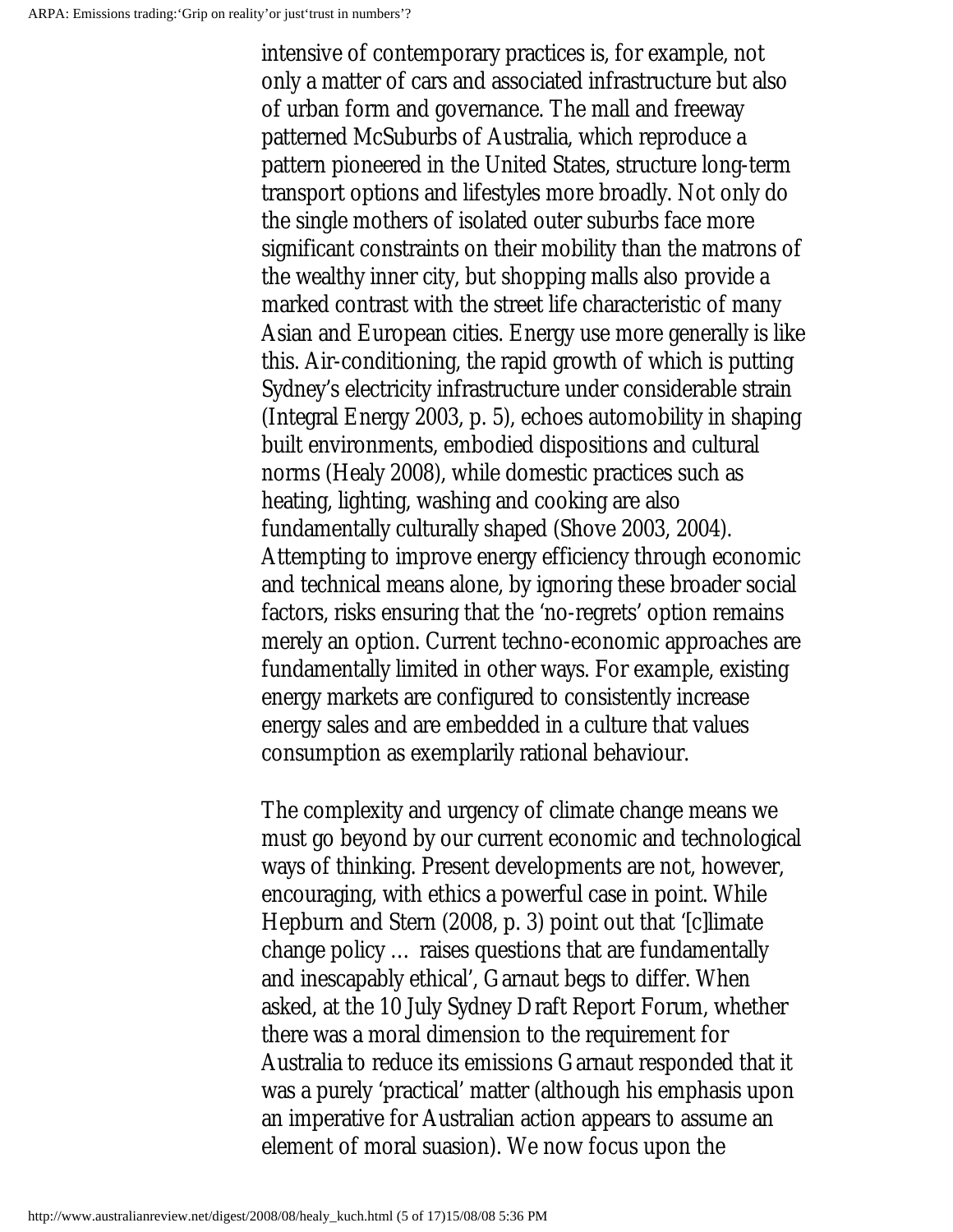'practicality' of Garnaut's recommendations, the current Rudd Government response, and emissions trading more generally.

#### **DO MARKETS HAVE A 'GRIP ON REALITY'?**

Many, and most certainly economists such as Garnaut, take it for granted that markets, and economic theory more generally, have a secure 'grip on reality'. Some scholars, however, take a different view:

> [t]he construction of numbers as resources … cannot be treated as a question of providing superstructures securing untainted circulation (institutions, regulatory frameworks, standards etc.), but of generating, maintaining, ascertaining, adjusting, testing or manipulating expectations in social situations (Vollmer 2007, p. 596).

Garnaut, although he has declared himself to be a 'sceptical economist' (2008, p. 20), evidently does believe that markets secure the 'untainted circulation' of goods and services. The Draft Report, for example, argues that:

> [o]ther policies operating alongside an emissions trading scheme can have no useful role in reducing emissions once the emissions trading scheme is in place. From that time, the only useful role for additional policies of this kind is to reduce the effect of market failures in adjustment to the emissions price, so as to reduce the cost of adjustment to the lowemissions economy. (Garnaut Climate Change Review 2008b, p. 351).

So for Garnaut, and economists like him, markets are perfectible entities (in the sense of 'securing untainted circulation'), except for one or two cases of 'market failure.' What, however, if the permits traded in an ETS did not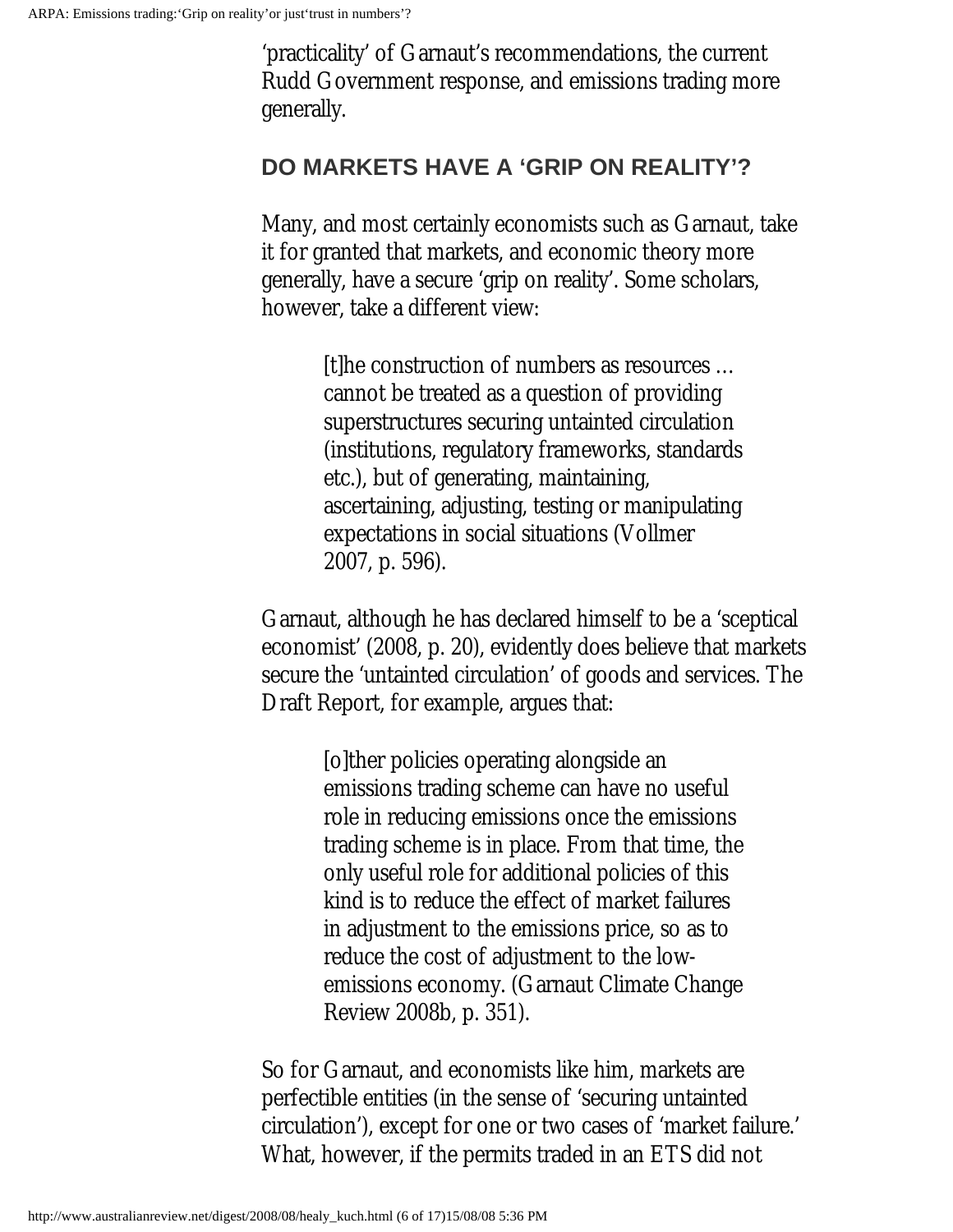correlate to real emission reductions? That is what if the 'grip on reality' of the 'institutions, regulatory frameworks, standards etc' constituting an ETS were inadequate?

Recent theoretical work suggests that the 'grip on reality' of markets is problematic. The book *Do Economists Make Markets?* (Mackenzie, Muniesa & Siu, 2007) argues that, rather than reflecting reality, economics



*performs* markets. Pioneered by Michel Callon (1998), the argument is that rather than describing a pre-existing state of affairs, economic theory—or rather the practices it informs—(re)-makes the world in the image of its own formal structure and strictures. This perspective views the construction of new markets (Muniesa & Callon 2007) as experiments. In light of the current pervasiveness of 'market experiments', this suggests parallels with Ulrich Beck's now famous observation that because we treat our world as a laboratory, we now live in a 'risk society' (1992, 1995).

While Garnaut has devoted considerable recent attention to matters of risk and uncertainty (see, for example, 2008, pp. 5–7) his concern is with the quite substantial uncertainties of climate change science and not with those attaching to the proposed ETS his review informs. We contest the practicality of this perspective and contend that there is much to gain from viewing the ETS as an experiment. Experiments aspire to particular outcomes on the basis of the manipulation of relationships obtaining among experimental entities. These experimental entities do not, generally, simply reproduce real world ones but are rather refined and purified analogues of them. Undesirable influences are also usually removed from the contexts in which experiments are conducted. Failure can result for a variety of reasons including flawed experimental theory, insufficiently refined and purified experimental entities, or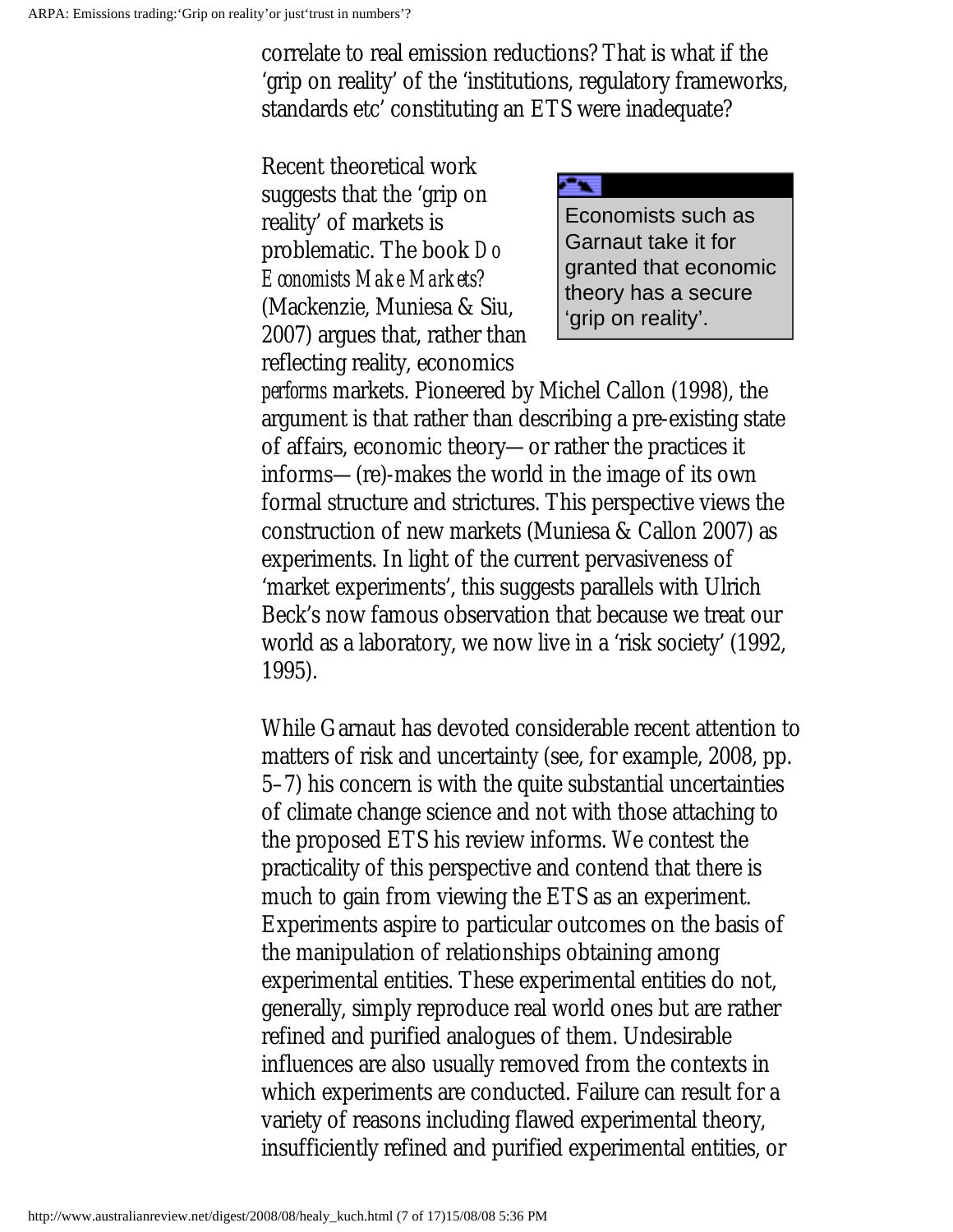insufficiently curbed external influences on the experiment. Many of these things are evident in our experience of emission trading schemes to date.

Carbon commodities are a very recent invention and decidedly experimental in the sense that significant uncertainties attach to the emission reductions they achieve. The experimental character of ETSs is also more broadly evident. There's now broad agreement, for example, that a key problem with Phase 1 of the European ETS was undue politicisation of the permit allocation process. Lobbying of EU governments by many of the largest emitters resulted in the over-allocation of permits with the result that the market failed and these emitters accrued windfall profits. Similar concerns have been expressed about the Green Paper's proposal to compensate large emitters (Keane 2008; MacGill & Betz 2008; Ramsay 2008). For many economists, including Garnaut, the solution is to auction the permits. However, experience of such auctions to date has been limited and, much of it, explicitly experimental (see, for example, Centre for Energy and Environmental Markets 2007).

Mackenzie (2008, pp. 15–22) shows how the attempt, to date, to slot carbon emissions into existing commodity frameworks has been unsuccessful, and has resulted in the 'partial invisibility of carbon' with a variety of potential counter-constructive consequences. He (2008; forthcoming) and Lohmann (2005) also detail significant problems with the fundamentals of existing carbon markets. Among the most basic of these is the reliability of existing carbon commodities. For example, Global Warming Potentials (GWP), which relate the climate warming potential of different greenhouse gases back to that of carbon dioxide are, at best, of the order of  $+\prime$  – 35 per cent accurate. This is a far from abstract consideration with projects intercepting emissions of trifluoromethane (HFC-23), a by-product of the manufacture of the refrigerant chlorodifluoromethane (HCFC-22), and very potent greenhouse gas, making up the bulk of the emission credits currently available under the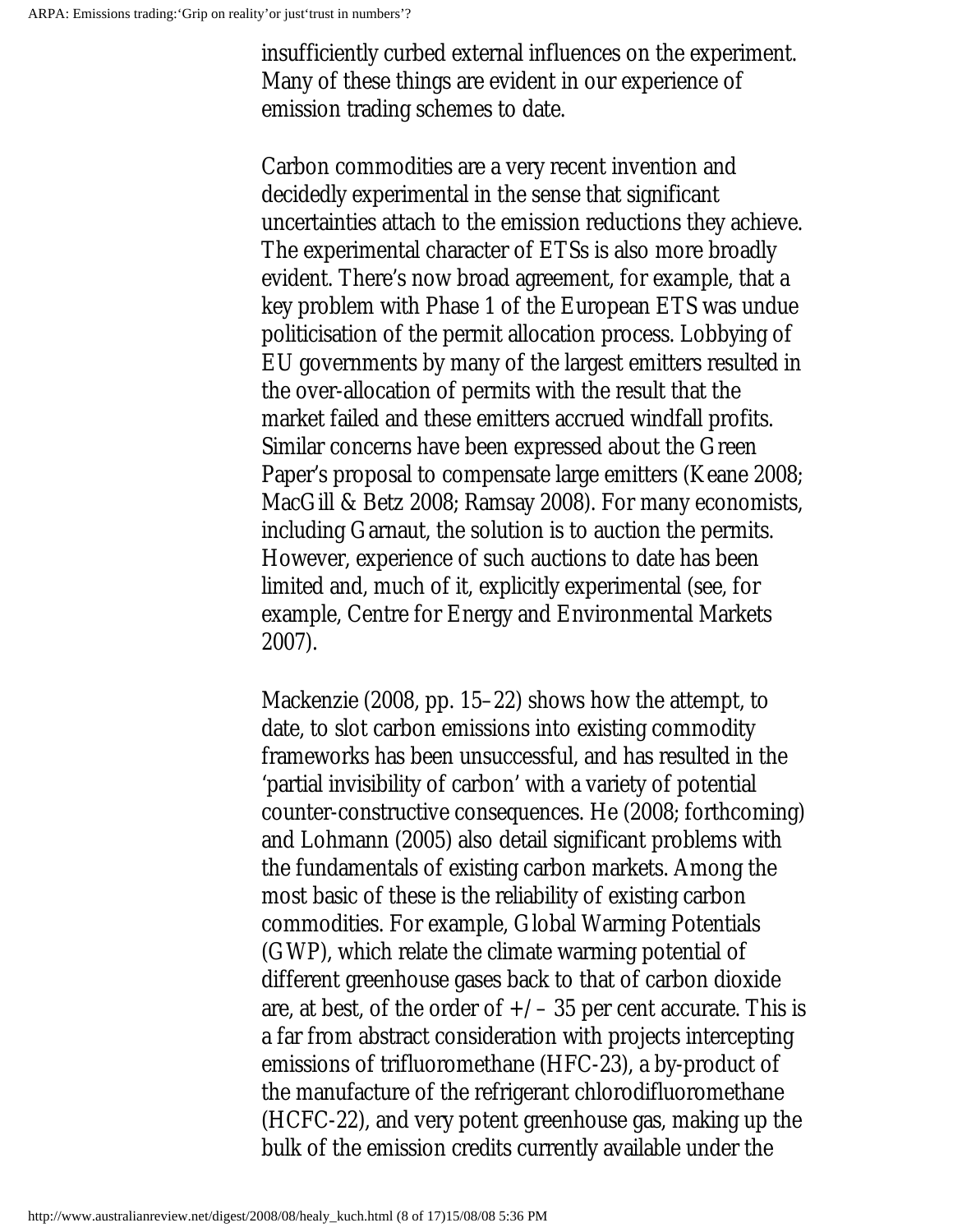Clean Development Mechanism (CDM). (The CDM was established under Kyoto to allow developed countries to obtain credits to offset against their domestic emission reduction obligations via implementing projects in the developing world.) Currently such HFC-23 projects 'are now a major income stream for China's refrigerant plants, and for the Chinese Government' (Mackenzie 2008, p. 11), although the GWP of HFC-23 was revised from 11,700 to 14,800 in 2007, thereby significantly effecting the mitigation associated with CDM credits derived from these projects. Mackenzie (2008, p. 25) also notes how the World Wildlife Fund has sought recognition that some CDM credits are more reliable than others. These 'gold standard' credits are generated through more straightforwardly verifiable renewable energy and energy efficiency projects, which are priced by the market 10–20 per cent higher than other projects.

Matters such as these are almost invariably couched, deliberated, and debated in narrow technical terms. Yet they are, in many ways, best considered matters of governance. Effective



governance demands attention to detail, both technical and contextual; adequate cognisance of the inevitable tradeoffs involved in designing and implementing structures as complex as carbon markets, and the capacity to manage these things both in the near and longer terms. Currently, however, a naïve 'trust in numbers' restricts decisionmaking attention to a narrower range of technological and economic considerations.

### **MISPLACED 'TRUST IN NUMBERS'?**

Facilitating structural change to 'decarbonise' the economy by placing a price on carbon, through emissions trading or other means, is necessary but insufficient to achieve mitigation in market economies. Even on their own terms,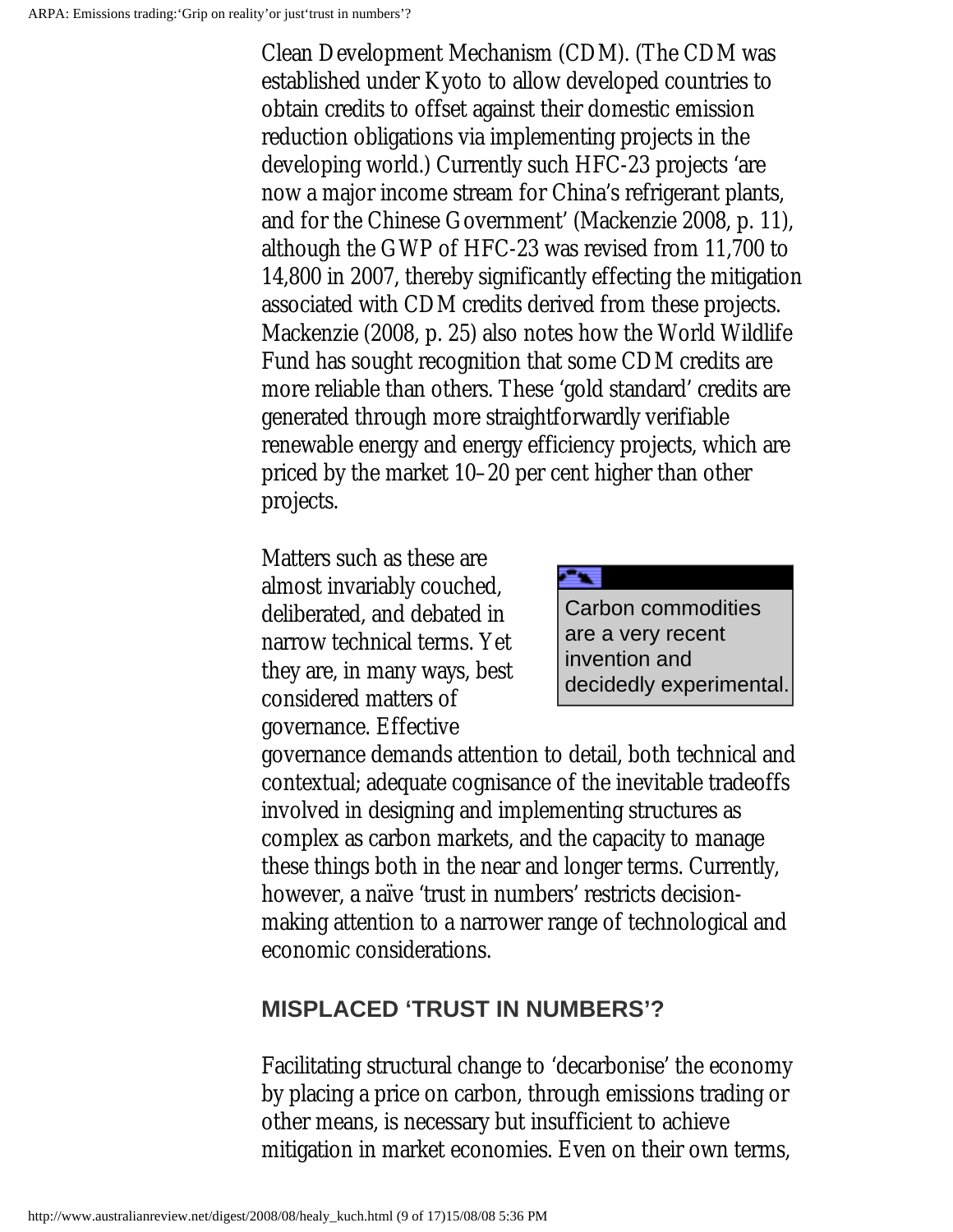to succeed such schemes need to be well-designed and implemented, to trade reliable entities, and to ensure that market fundamentals (for example, emission monitoring frameworks at the level of firms) are in place. Yet even then, many further contextual considerations beg attention, as current debates around transport highlight.

Much of the recent debate on transport futures has been focused on purely technological solutions, envisaging a future populated by clean cars of one kind or another. There are also well-proven and developed economic tools, such as London's congestion charge. Yet these technoeconomic responses miss fundamental determinants of why people travel the way they do. Public transport patronage in Zurich, Toronto, and Vienna is much higher than in Sydney and Melbourne not only because these cities have superior public transport systems but also because they have been planned over time with mass transit in mind. This is also why cycling is so popular in the Netherlands and so unpopular in Australia. Effective transport policy requires attention to a wide range of factors, in addition to technology and economics, notably land-use and urban planning (Newman & Kenworthy 1999). This, however, is only part of the story. Cities dominated by the car, with their malls and freeways, entail a particular 'form of life' that involves not only a specific form of transport but also significantly informs much of the content of lifestyles more generally. Compare, for example, the culturally vibrant street life typical of Asian and European cities with the intrinsically car centred character of many American cities (the parents of one of us were once threatened with arrest for walking in LA!). Attending to automobility effectively therefore, as with energy efficiency, involves taking on board a host of deeply contextual factors, in addition to matters of pricing, technology and planning. It is, thus, not incidental that transport and domestic energy use are a key focus of current mitigation efforts but widely viewed as resistant to conventional policy interventions.

The current tendency to frame and structure policy through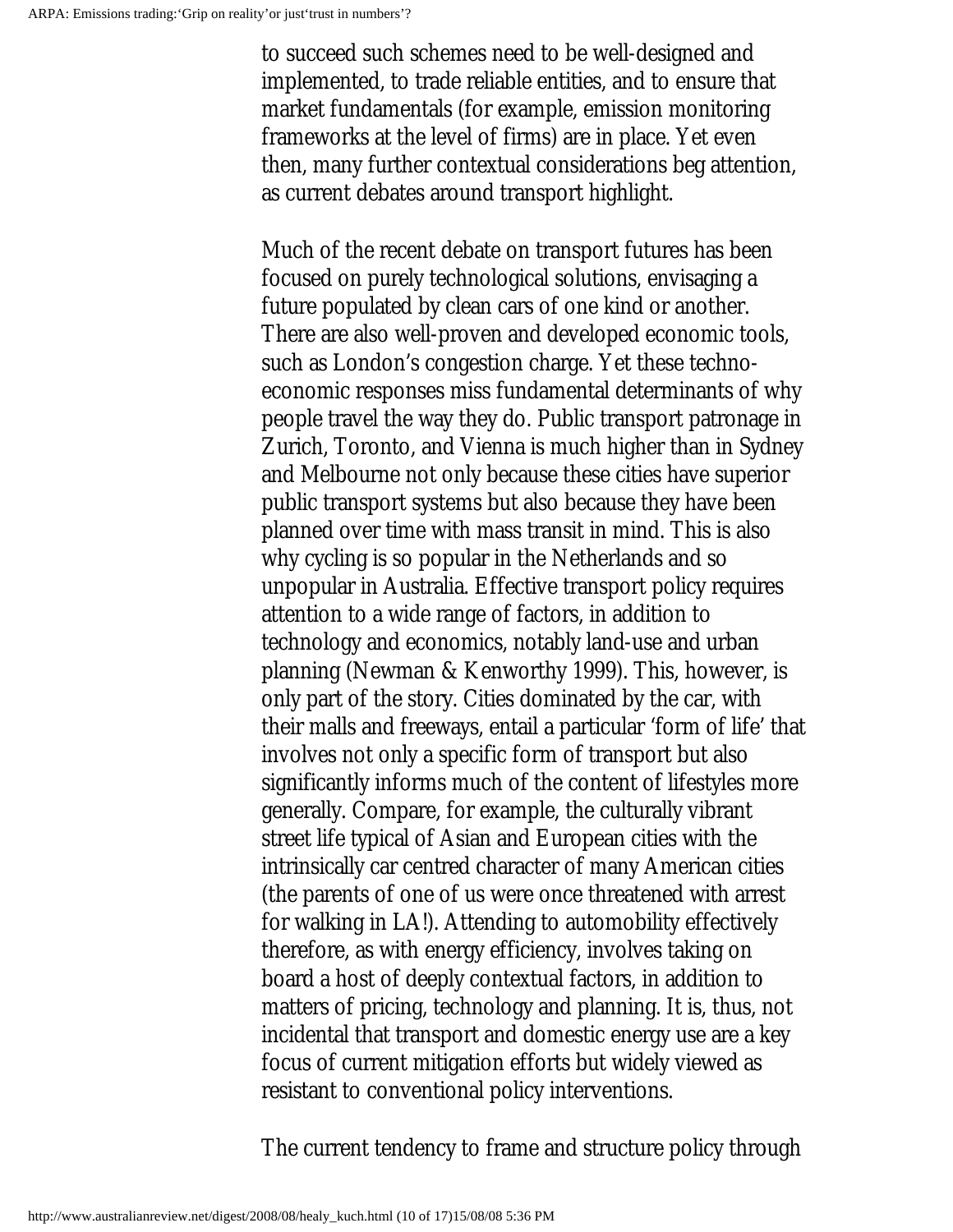a restricted range of technological and economic considerations reflects a deeply institutionalised 'trust in numbers', which removes from the gaze of decision-makers the broader contextual dimensions of complex policy challenges, such as energy efficiency and automobility. While numbers have come to be seen as the exemplary means of ensuring objectivity, and of securing against arbitrariness and bias, this trust can sometimes be misplaced, as the evidence on the reliability of carbon commodities shows. In *Trust in Numbers*, Theodore Porter (1995) shows that the calculative mechanisms in which we invest so much trust today resulted from political efforts to circumscribe the power of expertise. Numbers can remove arbitrariness and bias, but they can also secure sectional interests, under the guise of objectivity, and blind us to critical contextualised particulars.

The current ETS debate illustrates this well. Although technical matters of market design, such as selling as against giving out permits, garner significant attention far less has been devoted to market fundamentals and



implementation issues. For example, a recent Australian Institute of Management survey (ABC 2008) showed that a majority of company executives were unaware of the 2010 starting date, let alone had measures in place to deal with an ETS. Other vital matters are also dropping under the radar. While many renewable advocates hold out hope for a 2020 target analogous to that of the EU (20 per cent emission reductions coupled to a 20 per cent renewables target), this is unlikely to be practicable without major upgrades and extensions to our electricity grid, which currently take around a decade. As for governance, mainstream political commentators have had a field day with the Rudd Government Green Paper. Alan Ramsey (2008) was particularly scathing about the notion of granting Parliament annual oversight of the annual cap. He notes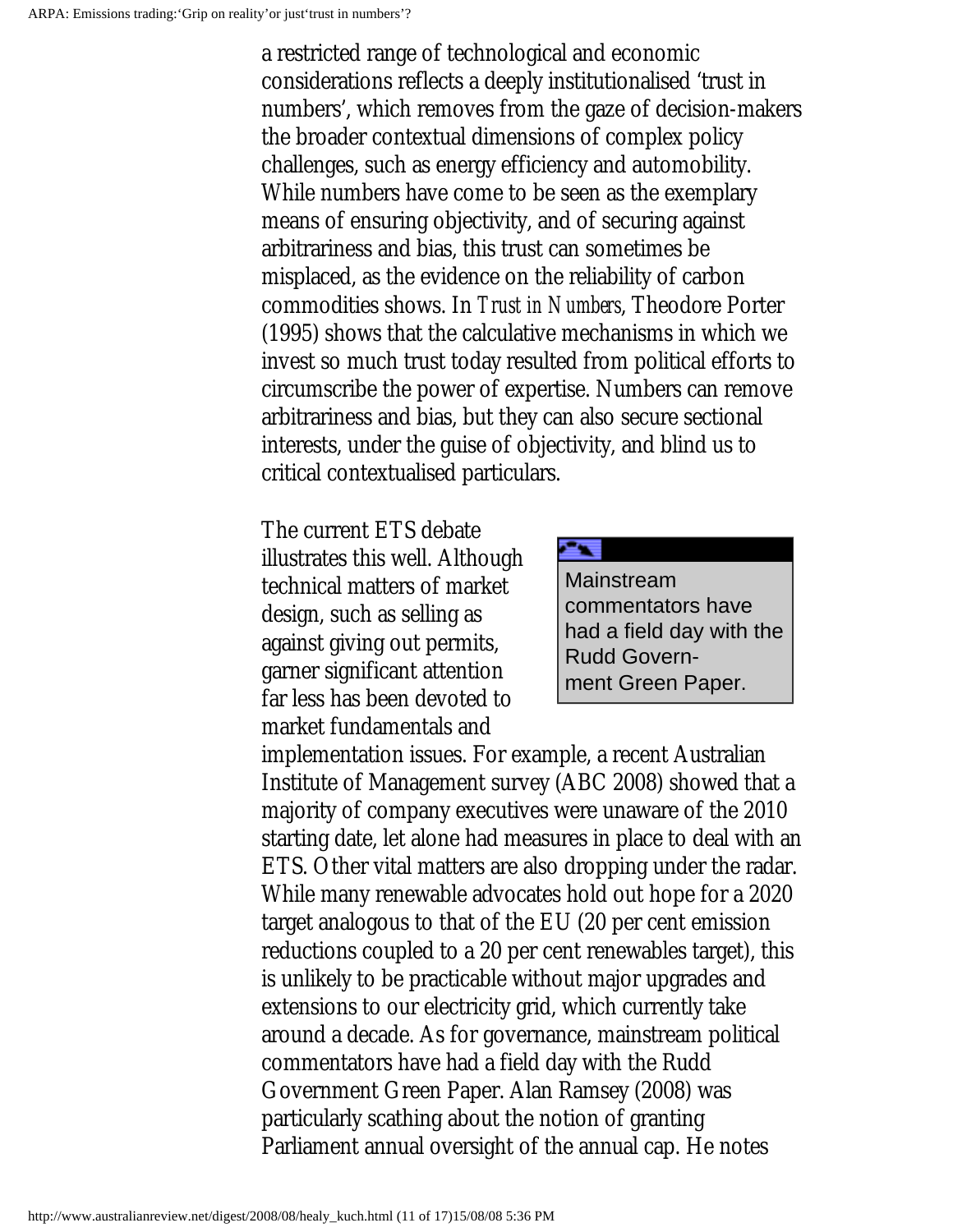that this invites large emitters, who are among Australia's most powerful companies, to bring annual pressure to bear on the process. By contrast, Garnaut's innovative proposal for an Independent Carbon Bank was intended to be informed by both scientific and market fundamentals.

### **CONCLUSION**

What, however, of the contextual particulars we have underscored in this article if and when all such considerations were addressed. First it's important to reiterate why it is important to attend to these. Dealing effectively with matters such as transport and energy efficiency relies on a good understanding of how energy is actually used. The technological and economic factors that current policy focuses on are important, but not nearly enough: it is only through a 'big-picture' perspective that we are likely to be able to tackle climate change, and other profoundly complex policy problems. Alongside technological and economic factors, a big-picture perspective is framed by broader, large-scale, longer-term strategic objectives. Urban consolidation is a good example. Proposed as a key means of countering automobility, it also has many synergies with broader urban sustainability imperatives such as waste management. Thus, urban consolidation should be seen as part of a portfolio of measures to address climate change. Urban consolidation also has the potential to build close knit and more vibrant communities, in addition to structuring less energy intensive lifestyles—although this requires far more sophisticated approaches to policy-making than currently prevail.

It may be unsurprising that decision-makers fall back on their 'trust in numbers' rather than address such challenges directly. Yet there is another, very traditional, method that is a key here—democracy. If we are to successfully build a lower emissions 'form of life', those—which is all of us who are expected both to benefit and to bear the associated risks and costs will have to have our voices heard. Much of the commentariat have this very wrong. This is not a matter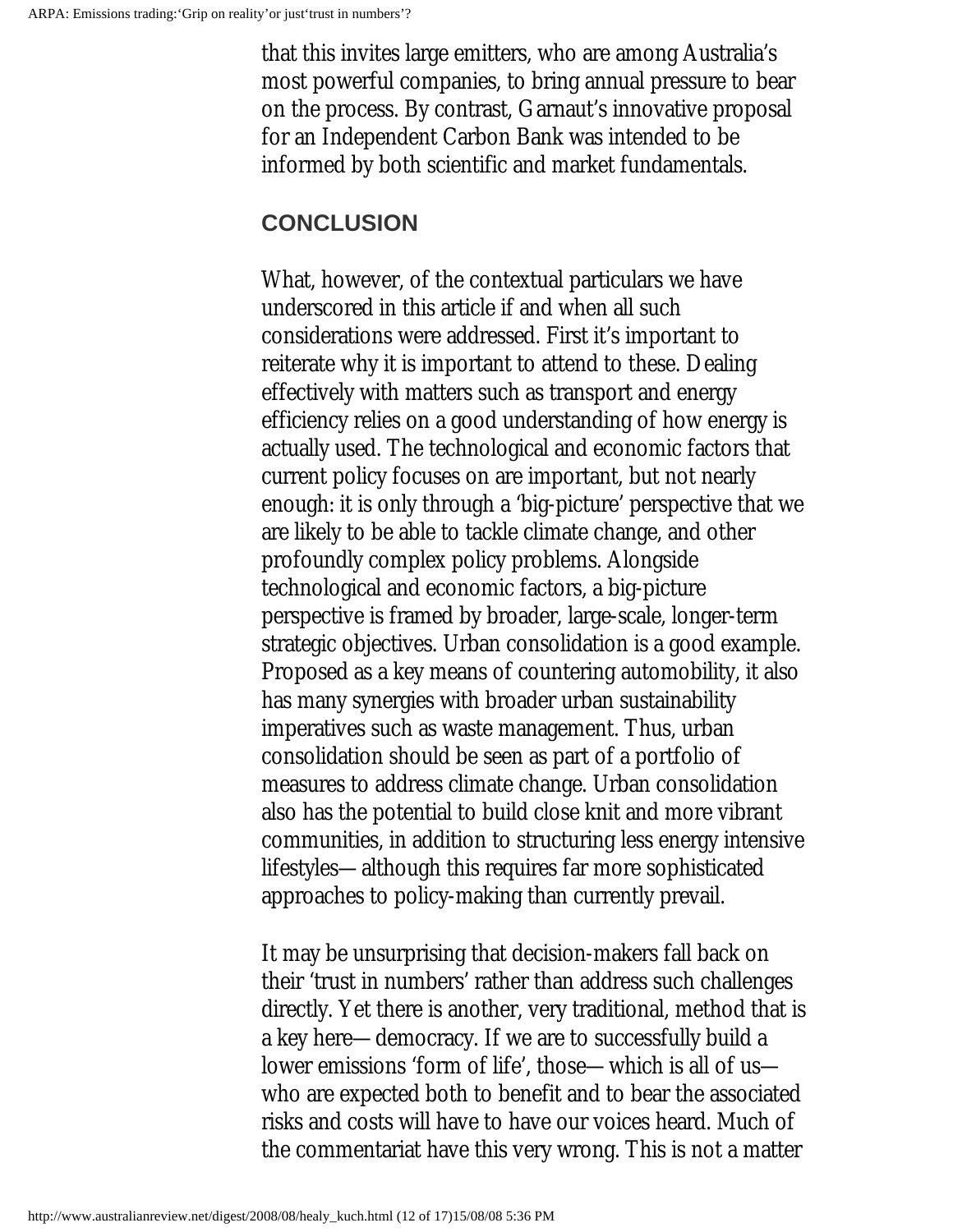of understanding how an ETS works; after all, how many people understand electricity? Rather, it is a matter of deliberating the relevant alternatives, in broad brush but adequate terms.

Hugh Mackay (2008) recently noted a 'window of opportunity' to engage the community in mitigation. This may, however, have passed the Government by; the Green Paper appears to place corporate interests above others and to flag a continuing 'trust in numbers'. If the government *were* to seize the window of opportunity Mackay identifies, and to facilitate community debate about what less carbon intensive 'forms of life' might entail, a potentially more sophisticated and contextually sensitive ETS, and broader complementary suite of policies, could result. In turn, if this process reinforced our 'grip on reality' by tempering our 'trust in numbers', we, and future generations, could only be better placed to manage both climate change and other similarly diabolical policy problems.

### **REFERENCES**

Australian Broadcasting Corporation 2008, 'Business unprepared for emission trading scheme: Survey', *ABC News*, 1 July [Online], Available: [http://www.abc.net.au/](http://www.abc.net.au/news/stories/2008/07/01/2290937.htm) [news/stories/2008/07/01/2290937.htm](http://www.abc.net.au/news/stories/2008/07/01/2290937.htm) [2008, Jul 24].

Beck, U. 1992, *Risk Society,* Sage, London.

Beck, U. 1995, 'The world as a laboratory' in *Ecological Enlightenment: Essays on the Politics of the Risk Society*, Humanities Press, New Jersey, pp. 101–110.

Callon, M. 1998, *The Laws of Markets*, Blackwell, London.

Centre for Energy and Environmental Markets 2007, 'Workshop: Auctioning greenhouse gas (GHG) permits in Australia', November 29, Centre for Energy and Environmental Markets, UNSW [Online], Available: [http://](http://www.ceem.unsw.edu.au/content/29thworkshop.cfm?ss=1)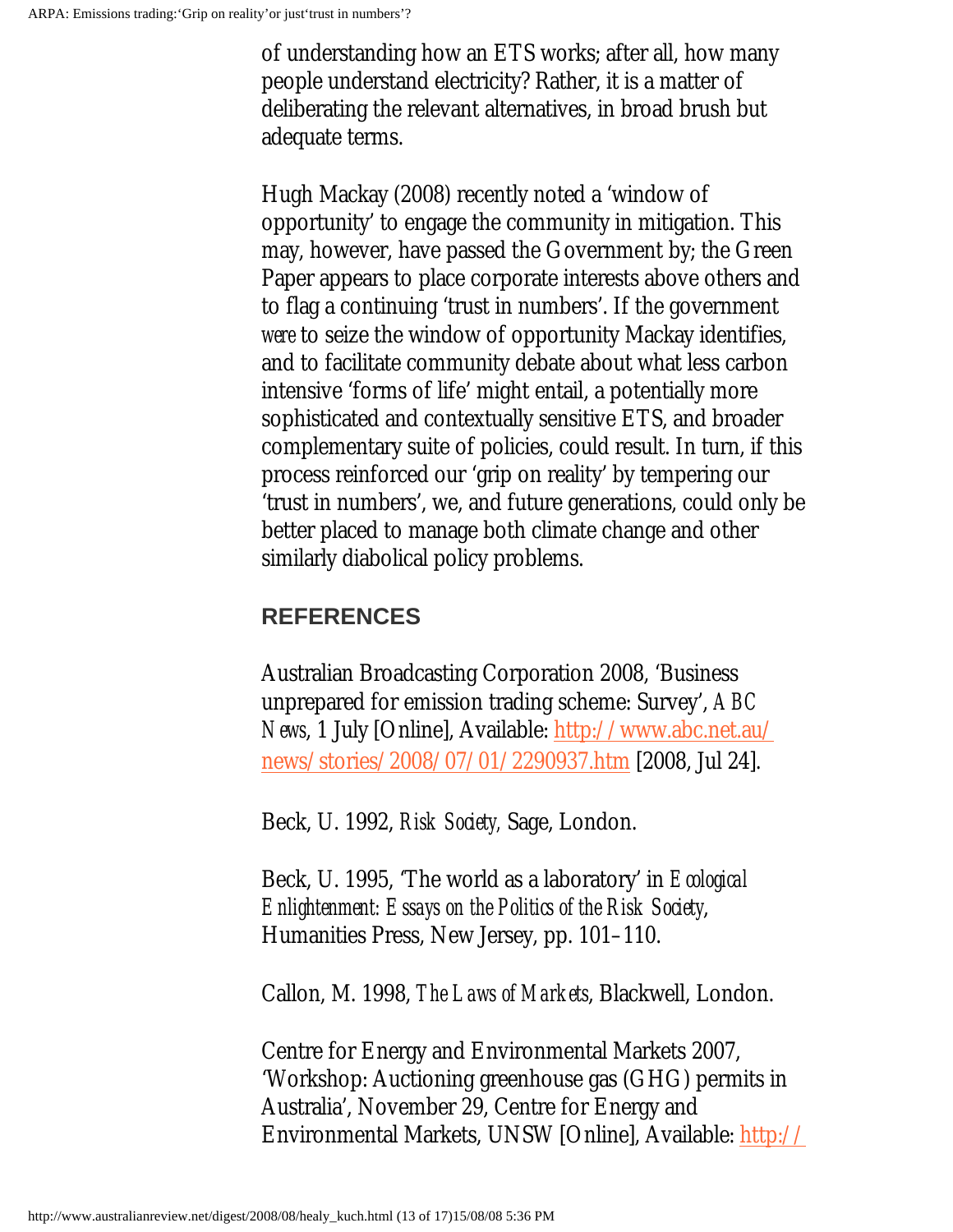[www.ceem.unsw.edu.au/content/29thworkshop.cfm?ss=1](http://www.ceem.unsw.edu.au/content/29thworkshop.cfm?ss=1) [2008, Jul 5].

Department of Climate Change 2008, *Carbon Pollution Reduction Scheme Green Paper*, Commonwealth of Australia, Canberra, July.

Garnaut Climate Change Review 2007, *Terms of Reference*, The Garnaut Climate Change Review, Melbourne [Online], Available: [http://www.garnautreview.org.au/](http://www.garnautreview.org.au/CA25734E0016A131/WebObj/GarnautClimateChangeReviewTermsofReference2007/$File/Garnaut%20Climate%20Change%20Review%20Terms%20of%20Reference%202007.pdf) [2008, Jul 1].

Garnaut Climate Change Review 2008a, *Interim Report to the Commonwealth, State and Territory Governments of Australia*, The Garnaut Climate Change Review, Melbourne [Online], Available: [http://www.garnautreview.org.au/](http://www.garnautreview.org.au/CA25734E0016A131/WebObj/GarnautClimateChangeReviewInterimReport-Feb08/$File/Garnaut%20Climate%20Change%20Review%20Interim%20Report%20-%20Feb%2008.pdf) [2008, Jul 1].

Garnaut Climate Change Review 2008b, *Draft Report*, The Garnaut Climate Change Review, Melbourne [Online], Available: [http://www.garnautreview.org.au/](http://www.garnautreview.org.au/CA25734E0016A131/pages/draft-report-) [2008, Jul 4].

Garnaut, R. 2008, 'Measuring the immeasurable: The costs and benefits of climate change mitigation', The Sixth H. W. Arndt Memorial Lecture, The Australian National University, 5 June [Online], Available: [http://www.](http://www.garnautreview.org.au/CA25734E0016A131/WebObj/MeasuringtheImmeasurable-TheCostsandBenefitsofClimateChangeMitigation,ProfessorRossGarnaut/$File/Measuring%20the%20Immeasurable-%20The%20Costs%20and%20Benefits%20of%20Climate%20Change%20Mitigation,%20Professor%20Ross%20Garnaut.pdf) [garnautreview.org.au/](http://www.garnautreview.org.au/CA25734E0016A131/WebObj/MeasuringtheImmeasurable-TheCostsandBenefitsofClimateChangeMitigation,ProfessorRossGarnaut/$File/Measuring%20the%20Immeasurable-%20The%20Costs%20and%20Benefits%20of%20Climate%20Change%20Mitigation,%20Professor%20Ross%20Garnaut.pdf) [2008, Jul 1].

Hamilton, C. 2007, *Scorcher: The Dirt Politics of Climate Change*, Black Inc., Melbourne.

Healy, S. 2008, 'Air-conditioning and the 'homogenisation' of people and built environments', *Building Research & Information* (Special Issue: Comfort in a Lower Carbon Society), vol. 36, no. 4, pp. 312–322.

Hepburn, C. and Stern, N. 2008 'Re: *Productivity Commission Staff Working Paper on the Stern Review*, Submission to Garnaut Review [Online], Available: [http://www.garnautreview.org.](http://www.garnautreview.org.au/CA25734E0016A131/WebObj/LetterfromProfLordNicholasSternandDrCameronHepburnonProdCommWP/$File/Letter%20from%20Prof%20Lord%20Nicholas%20Stern%20and%20Dr%20Cameron%20Hepburn%20on%20ProdCommWP.pdf)  $au/$  [2008, Aug 4].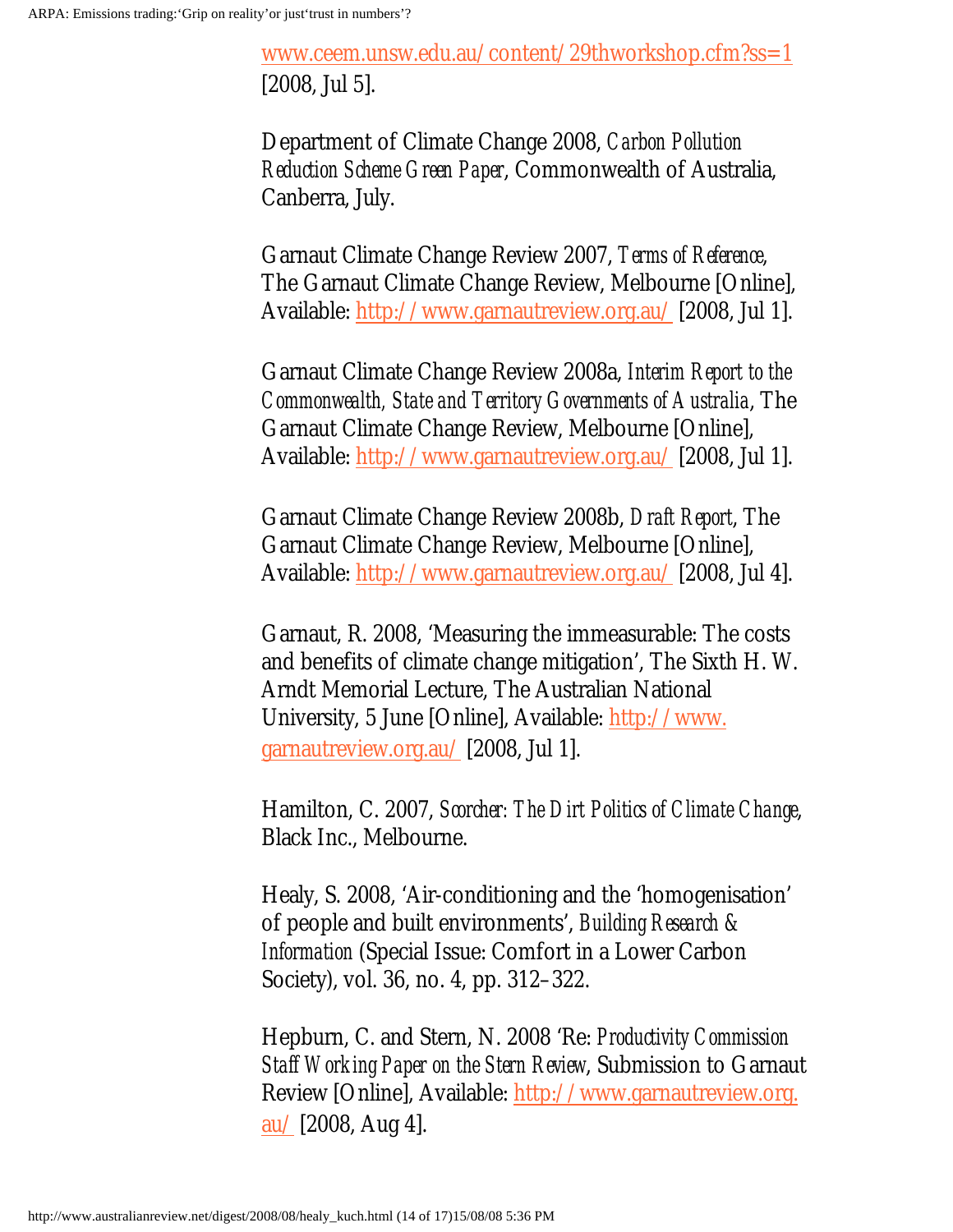Keane, B. 2008, 'Wong's Green Paper: What it means', *crikey.com*, 16 July [Online], Available: [http://www.crikey.](http://www.crikey.com.au/Garnaut-Report/20080716-Wongs-Green-paper-what-it-means.html) [com.au/Garnaut-Report/20080716-Wongs-Green-paper](http://www.crikey.com.au/Garnaut-Report/20080716-Wongs-Green-paper-what-it-means.html)[what-it-means.html](http://www.crikey.com.au/Garnaut-Report/20080716-Wongs-Green-paper-what-it-means.html) [2008, Aug 5].

Latour, B. 1993, *We Have Never Been Modern*, Harvester Wheatsheaf, Hemel Hempstead.

Latour, B. 2004, *Politics of Nature: How to Bring the Sciences into Democracy*, Harvard University Press, Cambridge, MA & London.

Lohmann, L. 2005, 'Marketing and making carbon dumps: Commodification, calculation and counterfactuals in climate change mitigation, *Science as Culture*, vol. 14, no. 3, pp 203– 235.

MacGill, I. & Betz, R. 2008, 'A lost opportunity for leadership', *newMatilda.com*, 22 July [Online], Available: [http://www.newmatilda.com/2008/07/21/lost](available:%20http://www.sps.ed.ac.uk/staff/sociology/mackenzie_donald)[opportunity-leadership](available:%20http://www.sps.ed.ac.uk/staff/sociology/mackenzie_donald) [2008, Aug 5].

Mackay, H. 2008, 'Rudd needs to display tough leadership', Transcript of interview with Kerry O'Brien, *7.30 Report*, ABC Television, 2 July [Online], Available: [http://www.abc.](http://www.abc.net.au/7.30/content/2008/s2292699.htm) [net.au/7.30/content/2008/s2292699.htm](http://www.abc.net.au/7.30/content/2008/s2292699.htm) [2008, Jul. 24].

Mackenzie, D. 2008, *Making Things the Same: Gases, Emission Rights and the Politics of Carbon Markets,* February [Online], Available: [http://www.sps.ed.ac.uk/staff/sociology/](available:%20http://www.sps.ed.ac.uk/staff/sociology/mackenzie_donald) [mackenzie\\_donald](available:%20http://www.sps.ed.ac.uk/staff/sociology/mackenzie_donald) [2008, Jun 5].

Mackenzie, D. *forthcoming*, 'Constructing emissions markets', in *Material Markets: Facts, Technologies, Politics*, Oxford University Press, Oxford.

Mackenzie, D., Muniesa, F. and Siu, L. (eds) 2007, *Do Economists Make Markets? On the Performativity of Economics*, Princeton University Press, Princeton and Oxford.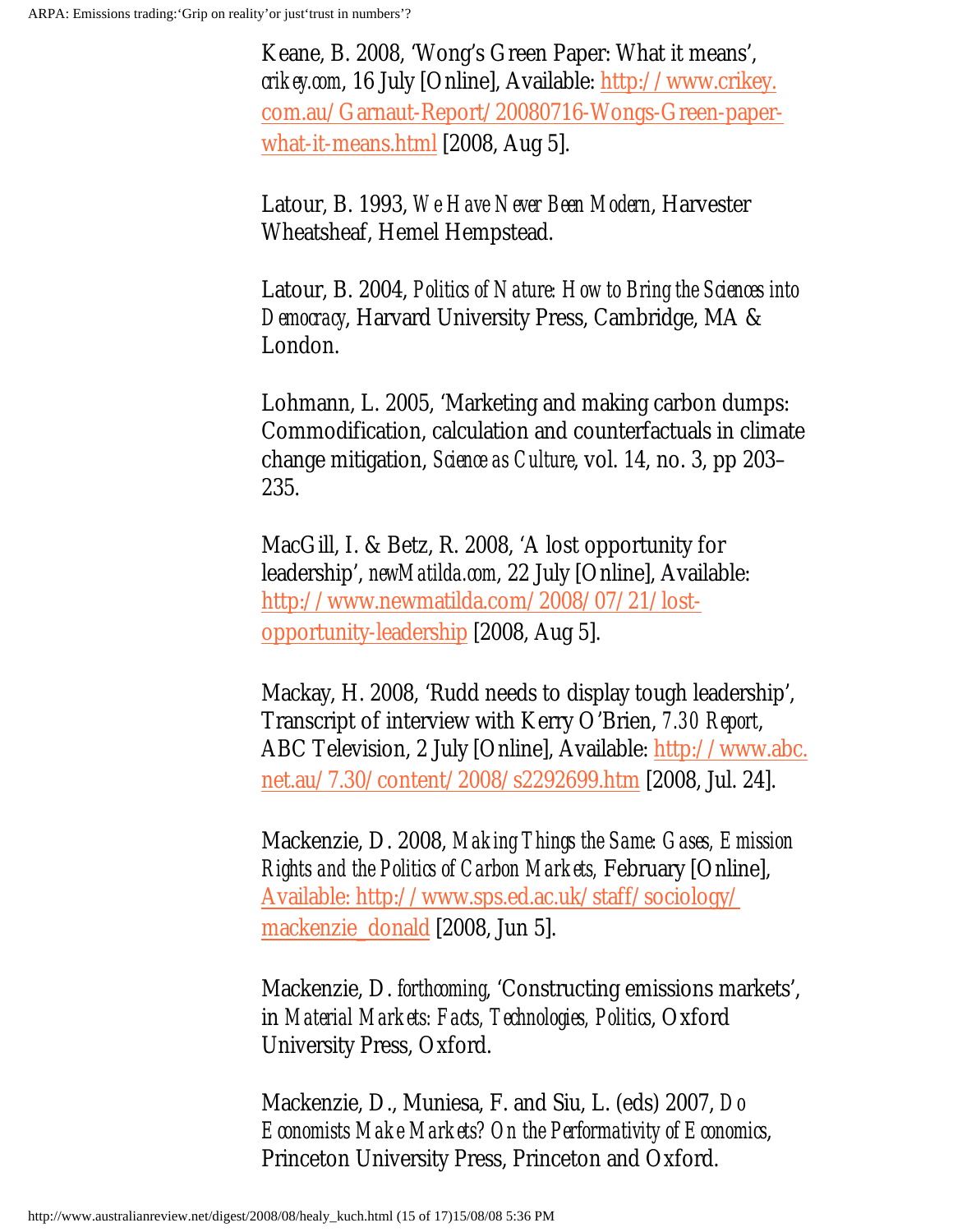Muniesa, F. & Callon, M. 2007, 'Economic experiments and the construction of markets' in *Do Economist Make Markets? On the Performativity of Economics*, eds D. Mackenzie, F. Muniesa & L. Siu, Princeton University Press, Princeton and Oxford, pp. 163–189.

Miller, P. 2001, 'Governing by numbers: Why calculative practices matter', *Social Research*, vol. 68, no. 2, pp. 379–396.

Newman P. & Kenworthy, J. R. 1999, *Sustainability and Cities: Overcoming Automobile Dependence*, Island Press, Washington DC.

Integral Energy (2003) *Submission to the Legislative Standing Committee on Public Works—Inquiry into Energy Consumption in Residential Buildings*, Sydney.

Pearse, G. 2007, *High & Dry: John Howard, Climate Change and the Selling of Australia's Future*, Penguin, Camberwell, Vic.

Pielke, R., Wigley, T. & Green, C. 2008, 'Dangerous assumptions', *Nature*, vol. 452, no. 7187, pp. 531–532.

Porter, T.M. 1995, *Trust in Numbers: The Pursuit of Objectivity in Science and Public Life*, Princeton University Press, Princeton.

Ramsay, A. 2008 'Buckle up for trouble on the green route', *The Sydney Morning Herald*, 19 July [Online], Available: [http://](http://www.smh.com.au/news/alan-ramsey/buckle-up-for-trouble-on-the-green-route) [www.smh.com.au/news/alan-ramsey/buckle-up-for](http://www.smh.com.au/news/alan-ramsey/buckle-up-for-trouble-on-the-green-route)[trouble-on-the-green-route](http://www.smh.com.au/news/alan-ramsey/buckle-up-for-trouble-on-the-green-route) [2008, Jul 19].

Shove, E. 2003, 'Converging conventions of comfort, cleanliness and convenience', *Journal of Consumer Policy*, vol. 26, no. 4, pp. 395–418.

Shove, E. 2004, 'Efficiency and consumption: Technology and practice', *Energy & Environment*, vol. 15, no. 6, pp. 1053–